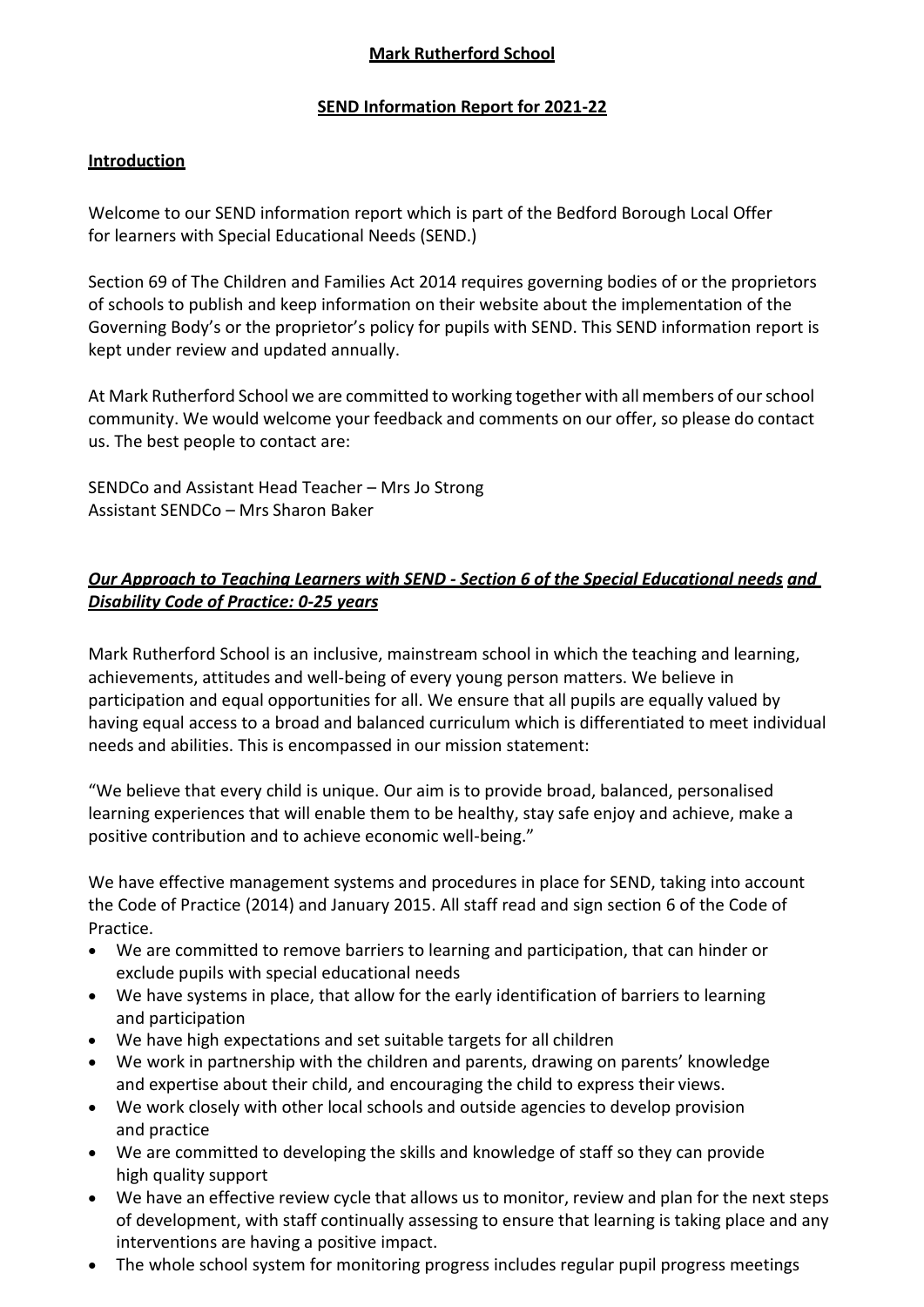through academic mentoring.

### *How provision changed during COVID and how learners were supported?*

- Students offered a timetable of zoomed lessons. This included online TA support for those who needed it.
- Our students with EHCPs and other vulnerable students were invited into school and received zoom lessons and face to face TA support in COVID safe settings.
- Regular online pastoral support was offered to all students and organised via the house office i.e. zoomed tutor periods. The most vulnerable students were offered an online key worker who checked in with them on a daily or weekly basis. These interactions were monitored in a weekly meeting of the school SEND and pastoral teams.
- Students and families were signposted to external agencies if there was felt to be a need for outside profession support alongside school support.
- A calendar of online parents' evenings was successfully put in place.

### *How provision may change again in response to lockdown/partial closure?*

- School now has a much better picture of how individual students coped with home learning and therefore we are in a better position to make any individual adjustments to learning routines and timetables if there is another lockdown. For example:
	- o Whilst the majority of our students coped very well with home learning that was not always the case for some of our SEND and other vulnerable learners who in some cases needed adjusted timetables which involved a mix of remote and in-school learning.
	- $\circ$  Some of our learners needed adjustments to the zoom medium itself to reduce anxiety ie not having the camera on and teachers being briefed to not ask them questions
	- $\circ$  Some of our learners needed support with making visual timetables so that they were clear about their zoom timetable
	- o Any adjustments to learning were added to the student's pupil passports.

### *How we developed new strategies to meet learning needs through remote learning?*

We have used the **assess, do, review** cycle to ensure that learning needs are met:

### • **Assess:**

- $\circ$  Students have already been assessed by formative and summative assessment as well as in school testing such as CATS and Lucid
- o Teachers can also access key pastoral information on SIMS and CPOMS information systems
- o SEND and vulnerable students all have pupil passports detailing their needs.
- **Do:**
	- $\circ$  Students have been offered a timetable table of remote and/or school learning

# • **Review:**

- $\circ$  Students' progress is reviewed via teacher formative assessment and subject departmental meetings
- $\circ$  Particular attention is given to student's emotional wellbeing and students of concern are referred by teachers to SEND and pastoral teams so that any helpful adjustments can be made quickly

### *How we supported SEND learners and what provision was available?*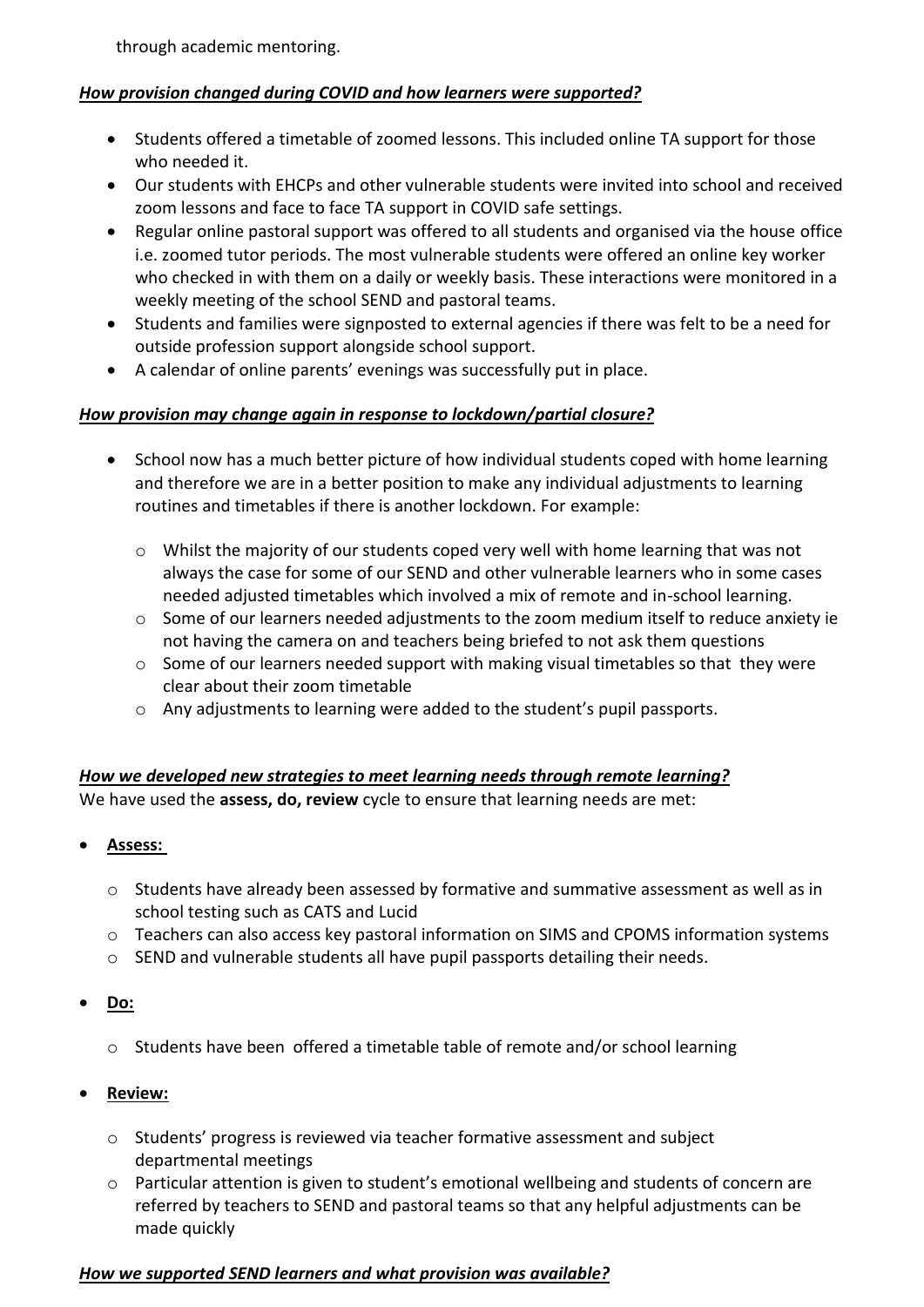- All SEND learners have a pupil passport outlining learning needs and these were regularly updated for teachers based on how SEND learners were coping with their learning
- SEND learners were offered the option of learning in school in COVID safe settings if it was felt they would cope better being in school. This was particularly the case for some of our students with EHCPs. In school, TA support was made available to them.
- For SEND learners who were happy and coping with remote learning at home online 1:1 TA support was available to support who tasks, organisation etc
- The SEND and pastoral team made regular well-being check-ins by phone/zoom with the student and their parents

Send students and families were signposted to external agencies if there was felt to be a need for outside profession support alongside school support.

• Personalised transition plans were put in place for the return to school after lockdowns based on advice for the Bedford Borough

### *How we made sure that SEND learners have been given the opportunity to catch up or fill gaps in learning since COVID?*

- Encouraging teachers to revisit previous learning in class as a safety net for ALL students, not just SEND students
- Offering SEND students opportunities for over learning in the school's Learning Support Centre
- Offering small group catch up sessions after school for core curriculum

### *Identifying the Special Education Needs of pupils*

At different times in their school career, a child or young person may have a special educational need. The Code of Practice 2014 defines SEND as follows:

**"A child or young person has SEND if they have a learning difficulty or disability which calls for special educational provision to be made for him or her. A child of compulsory school age or a young person has a learning difficulty or disability if he or she:**

- **(a) has a significantly greater difficulty in learning than the majority of others of the same age: or**
- **(b) has a disability which prevents or hinders him or her from making use of educational facilities of a kind generally provided for others of the same age in mainstream schools or mainstream post-16 institutions."**

The broad 'areas of need' are: Communication and Interaction Cognition and learning Social, Emotional and Mental Health Difficulties Sensory and Physical Needs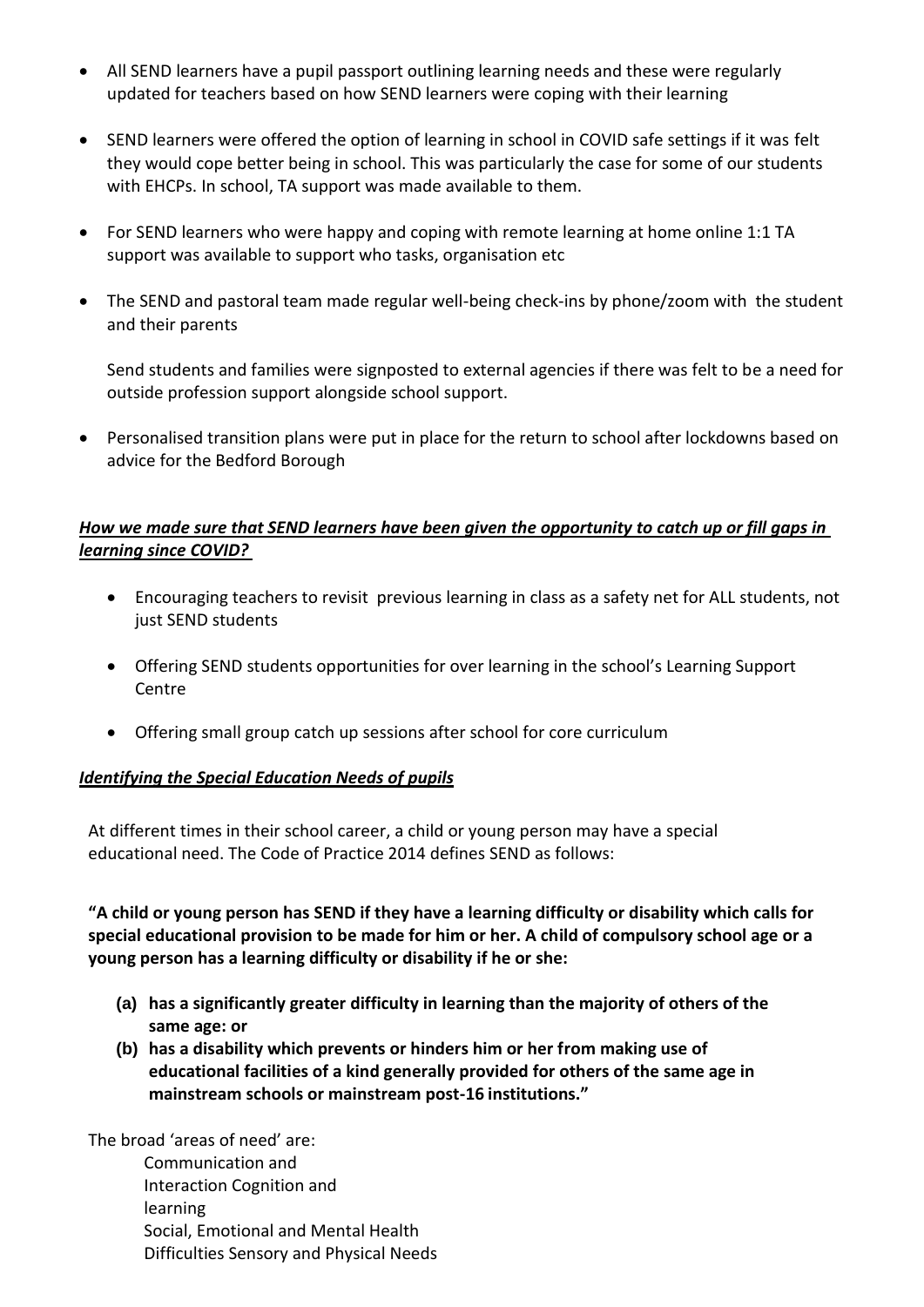Where pupils' progress is significantly slower than that of their peers, or fails to match their previous rate of progress, despite high quality teaching targeted at specific areas of difficulty, it **may** be that the child has SEND. All children are closely tracked from their baseline assessment on entry to school, enabling early identification and intervention. Information will be gathered seeking the views of, parents and child, as well as from teachers and assessments.

There can be many reasons for learners 'falling behind'. These may include absences from school, attending lots of different schools, difficulties with speaking English, or worries about different things that distract them from learning. At Mark Rutherford School we are committed to ensuring that all learners have access to learning opportunities, and for those who are at risk of not learning, we will provide interventions. This does not mean that all vulnerable learners have SEND. Only those with a learning difficulty that requires special educational provision will be identified as having SEND.

# *What should I do if I think my child may have Special Educational Needs or if I am concerned about their progress in school?*

If you have any concerns regarding your child's progress, SEND provision or well-being, please speak to your child's tutor or Head of House or Mrs Strong (SENDCo) in the first instance. If there continues to be cause for complaint parents should contact the SEND governor.

# *Support for Children with Special Educational Needs*

Subject teacher input via excellent targeted classroom teaching (High Quality First Teaching) Every Teacher is required to adapt the curriculum to ensure access to learning for all children in their class. Our Teachers will use various strategies to adapt access to the curriculum, for example:

- Providing different materials or equipment
	- o Visual timetables
	- o Writing frames
	- o computers or other alternative recording devices
- Using extra staff to work closely with the pupil
- Peer buddy systems
- Differentiated learning strategies through staff development or training
- Group support
- Devising interventions and monitoring their effectiveness by providing extra adult time
- Local Authority support for advice on strategies and equipment or staff training

If a learner is identified as having SEND, we will provide provision that is 'additional to or different from' a normal differentiated curriculum. The type of support is dependent on the individual learning needs, and is intended to enable access to learning and overcome the identified barrier to learning. Subject teachers will work closely with the Special Educational Needs coordinator (SENDCo), to devise interventions additional to or different from those provided. When providing support that is 'additional to' or 'different from' we engage in a four stage process: Assess, Plan, Do and Review.

**Assess** – this involves taking into consideration all the information from discussions with parents or carers, subject teachers, other staff and assessments.

**Plan**- this stage identifies the barriers to learning, intended outcomes and details what additional support will be provided to help overcome the barriers. This will be recorded on a Pupil Passport that is reviewed regularly.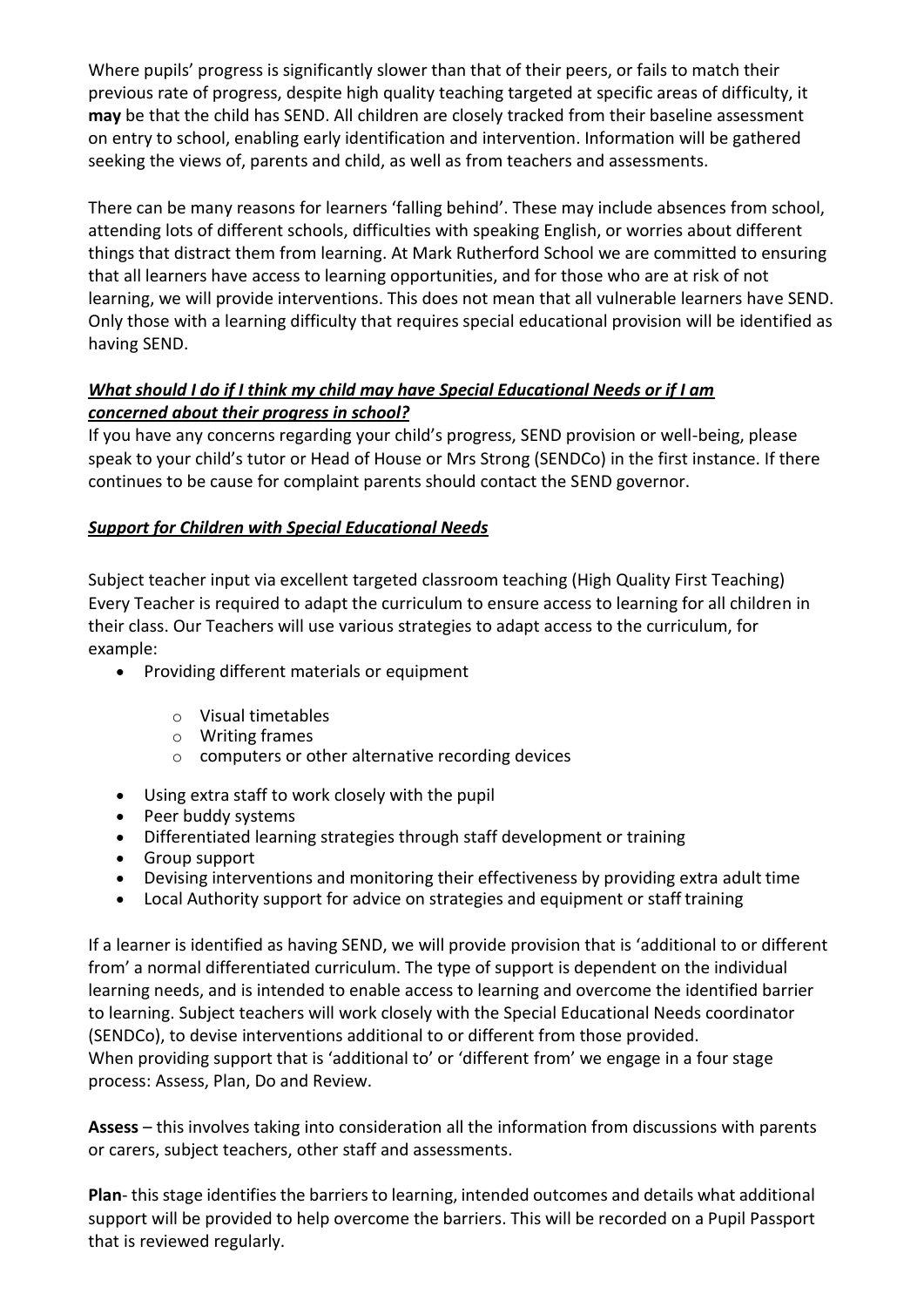**Do**- Providing the support, extra assistance for learning or learning aids, as recorded on the Pupil Passport.

**Review**- measuring the impact of the support provided, and considering whether changes to that support need to be made. All parties, child, parent or carer, teacher, teaching assistant (TA) and SENDCo contribute to this review. This then informs the next cycle, if necessary. Teachers and TAs meet weekly to discuss the progress of learners as well as discussion with Heads of Department where necessary.

This additional support, 'intervention', will be needs led, targeting the area of difficulty. Support may be provided in class or in another area of school, on a 1:1 basis or as part of a small group of learners with similar needs. These 'interventions' may be run by a teacher or a trained teaching assistant. The support provided, and its impact in class, will be monitored closely and discussed regularly with the child and their parents or carers.

We employ 11 Learning Support Assistants who provide in class support and an SEND teacher to provide the interventions, coordinated by our SENDCo. The Nightingale ASC provision provides a more intensive level of support to students placed there.

The SENDCo holds a degree in psychology has gained the attachment lead status in trauma and attachment difficulties and participates in an ongoing programme of professional development and has completed the National Award for SENDCo's and is a member for the Leadership team. The ASC provision manager has expert knowledge of ASC and is supported by the Borough's specialist teacher for Autism.

Mark Rutherford School is pro-active in working with outside agencies to support the needs of learners. We have TAs who are trained to deliver a range of interventions including delivering Speech therapy strategies under the advice of the relevant Speech Therapist, Lexia, and practice exercises given by the physiotherapists, Better Reading Partners (Paired reading initiative). The TAs have extensive experience and training in working with children with learning difficulties including SpLD, ASC, ADHD, Sensory impairments and challenging behaviours. Outside agencies include:

- o Autism Bedfordshire and Autism Advisory Service
- o Bereavement Counselling
- o Careers Advice
- o Child and Adolescent Mental Health Service (CAMHS) and CHUMS
- o Educational Psychology Service
- o Early help
- o Educational Welfare Service
- o Independent Counselling
- o Physiotherapy
- o School Nurse
- o Speech and Language Service
- o Sensory Support Services (Visual Impairment and Hearing Impaired)
- o Social Care
- o Young Carers
- o Young Minds parents helpline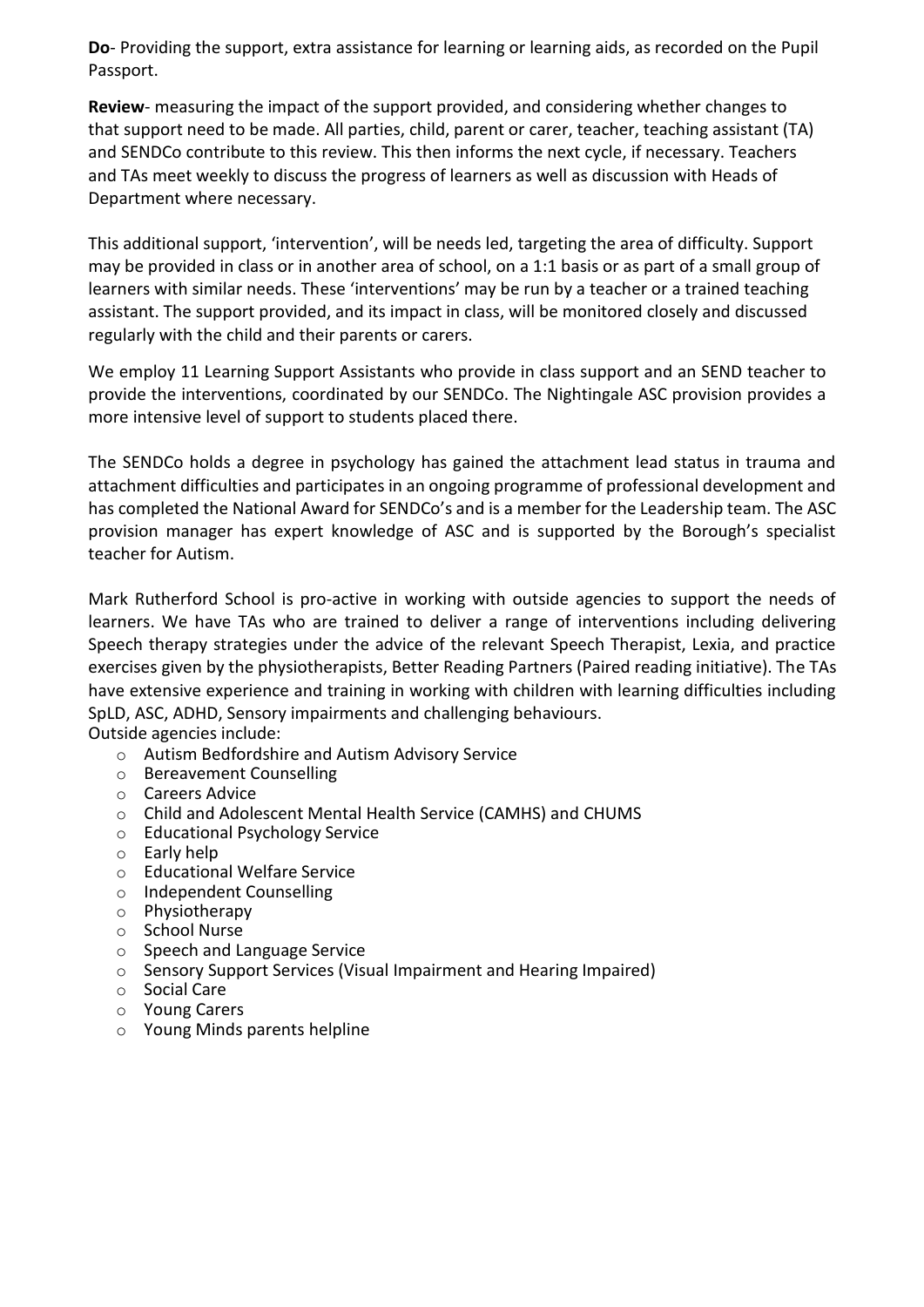While the majority of learners with SEND will have their needs met in this way, some children with severe and complex needs may require a statutory assessment of their needs to determine whether it is necessary for the Local Authority to write an Education Health and Care Plan (EHC). The school or parents/carers can request the Local Authority to carry out this assessment.

#### **Assessing the Impact of Interventions**

Monitoring and tracking progress is an integral part of teaching and leadership within Mark Rutherford School. Parents/carers, pupils and staff are involved in reviewing the impact of interventions for learners with SEND.

A baseline assessment will take place at the beginning of an intervention, against which progress will be measured, and a target outcome set. Regular reviews will take place to ensure the intervention is having the intended effect and to adapt if required. The termly reviews will involve the child, parents or carers and subject teachers.

Summative assessment from year 6 SATS alongside baseline testing within school will help to inform learning needs; including completion of cognitive ability tests in year 7.

### **Emotional and Social Development –support for child's overall well-being**

Every child has a form tutor who provides daily face-to-face support through contact during 'tutor time' which is made up of students from year 7-11 (referred to as vertical tutoring). The form tutor generally remains with the same tutor group throughout the student's time at Mark Rutherford School. Tutor time activities are focused to support wellbeing and awareness of the wider world. We have a dedicated team of pastoral support with Heads of House and Assistant Head of House, all of whom are experienced with working with young people and their families, and have received training in safeguarding, restorative justice techniques, first aid, mental health awareness and defibrillator training. We also have a team of key workers who work as part of the Raising Achievement Centre to support all children towards reaching their potential. We offer personalised provision through the ASC provision, Raising Achievement Centre and Learning Support Centre.

Student reception holds student medicines securely. Whilst we are happy for students to take medicines at school, the student must have the levels of independence to be able to self- administer. We have an Administration of Medicines policy that is available from school reception. We have a weekly drop in session available to students with the school nurse. The Brook Advisory Service provides a weekly clinic at school for older students. Heads of House are able to refer students to counselling services that are available in school or refer to specialist services such as CHUMS. We have a dedicated Attendance Officer who liaises with staff, parents, EWO and any further agencies that are deemed necessary, such as hospital outreach team.

We encourage young people to participate in decision making that relates to them. We aim to empower young people to take an active role in society when they enter the adult world.

### **Funding for SEND**

As an academy, Mark Rutherford School receives its school budget directly from the Education Funding Agency, rather than Bedford Borough Council. We allocate specific funding from this schools budget share to cover the work of our inclusion team. This is in addition to funding for those with EHC Plans.

Funding decisions are made by the SEND and Inclusion teams. If more resources are required to support a student then we will complete the necessary processes to access funding or provision.

All support is regularly reviewed with particular focus on improving educational outcomes for students.

### **Opportunities outside the classroom/Enrichment Activities- Equality Act 2010**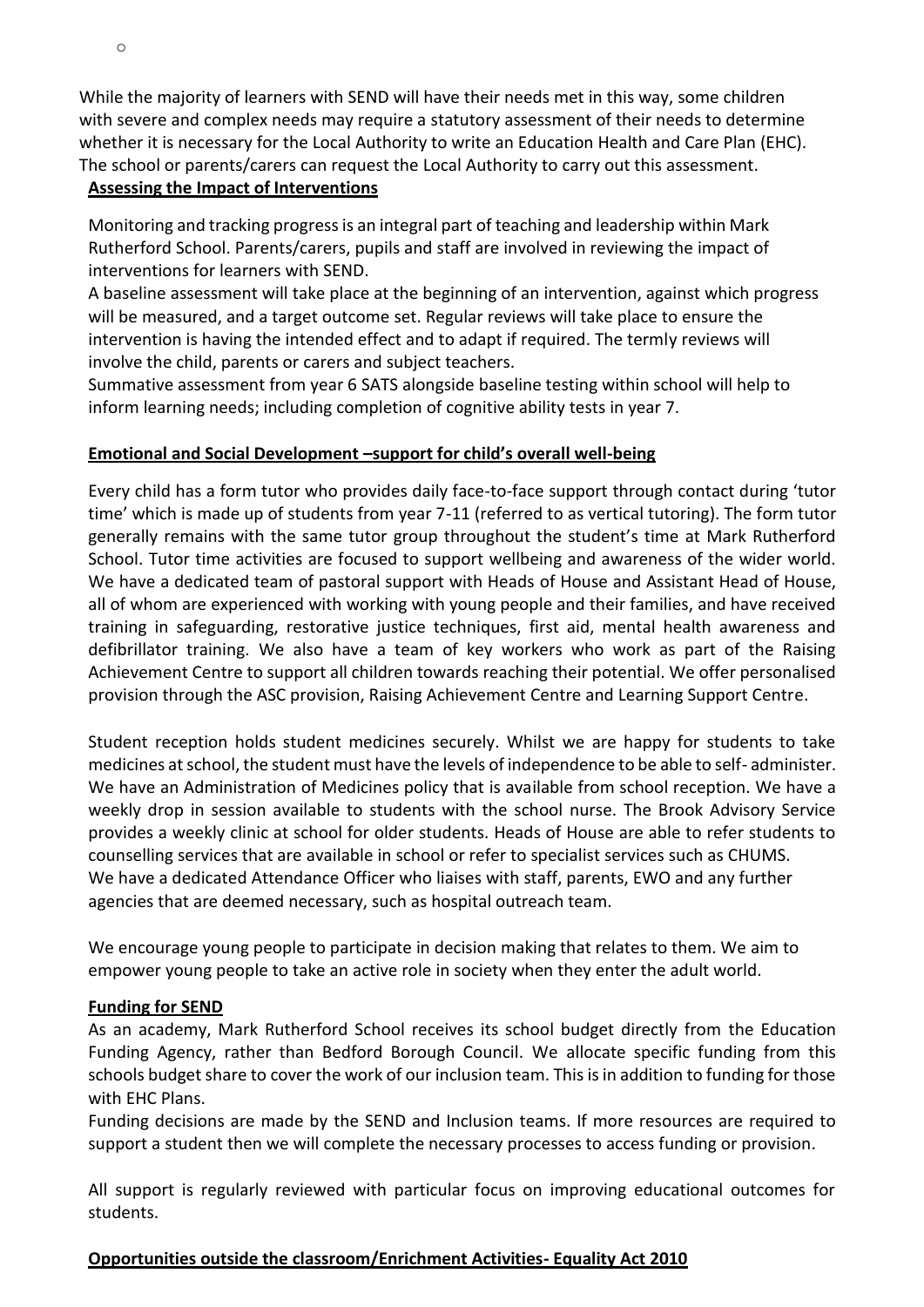At Mark Rutherford School we believe all learners should have the same opportunity to access extra-curricular activities. We offer a range of additional clubs, activities and trips and we are committed to making reasonable adjustments to ensure participation for all.

Please contact the SENDCo if your child has any specific requirements for extra-curricular activities.

### **In Service Training/ Support for Staff**

The SENDCo helps subject teachers to plan for children with SEND through regular CPD. The school provides training and support to enable all staff to improve the teaching and learning of children, including those with SEND. This includes whole school training on Equality Act 2010, dyslexia, Autism, Exam Access Arrangements.

Individual teachers and support staff attend training courses run by outside agencies that are relevant to their role or the specific needs of children in their class e.g. Supporting children with Diabetes.

### **Accessibility**

- The buildings are set across 2 floors, upstairs buildings are not currently accessible for wheelchair users.
- The grounds are accessible
- Ramps are provided at main entrances
- There are disabled toilets on site
- Disabled parking bays
- Improved lighting to support students with visual impairments
- Sound damping measures within carpets to reduce background noise for hearing impaired students

### **Preparing and supporting children in joining the school or for taking the next step**

Transition is a part of life for all learners, whether that involves moving to a new class in school, having new teachers, or moving on to another school or college. We recognise that transition is an important time for all children, but especially for a child with SEND. Consequently we work closely with parents, children and staff to ensure these transitions run as smoothly as possible.

Children joining at beginning of Year 7:

Staff make several visits to feeder settings. During the summer term prior to them starting school, the child will visit school accompanied by parent and /or staff member. A meeting will be held with parents and SENDCo to discuss provision, needs and concerns. Additional transition meetings can be arranged if needed.

Children moving to another school:

We will contact the school SENDCo and ensure he/she knows about any special arrangements or support that is required for your child

We will ensure that all records about your child are passed on as soon as possible. Planning for transitions within school will take place in the Summer Term. Staff work very closely together, sharing information, including Pupil Passport, and